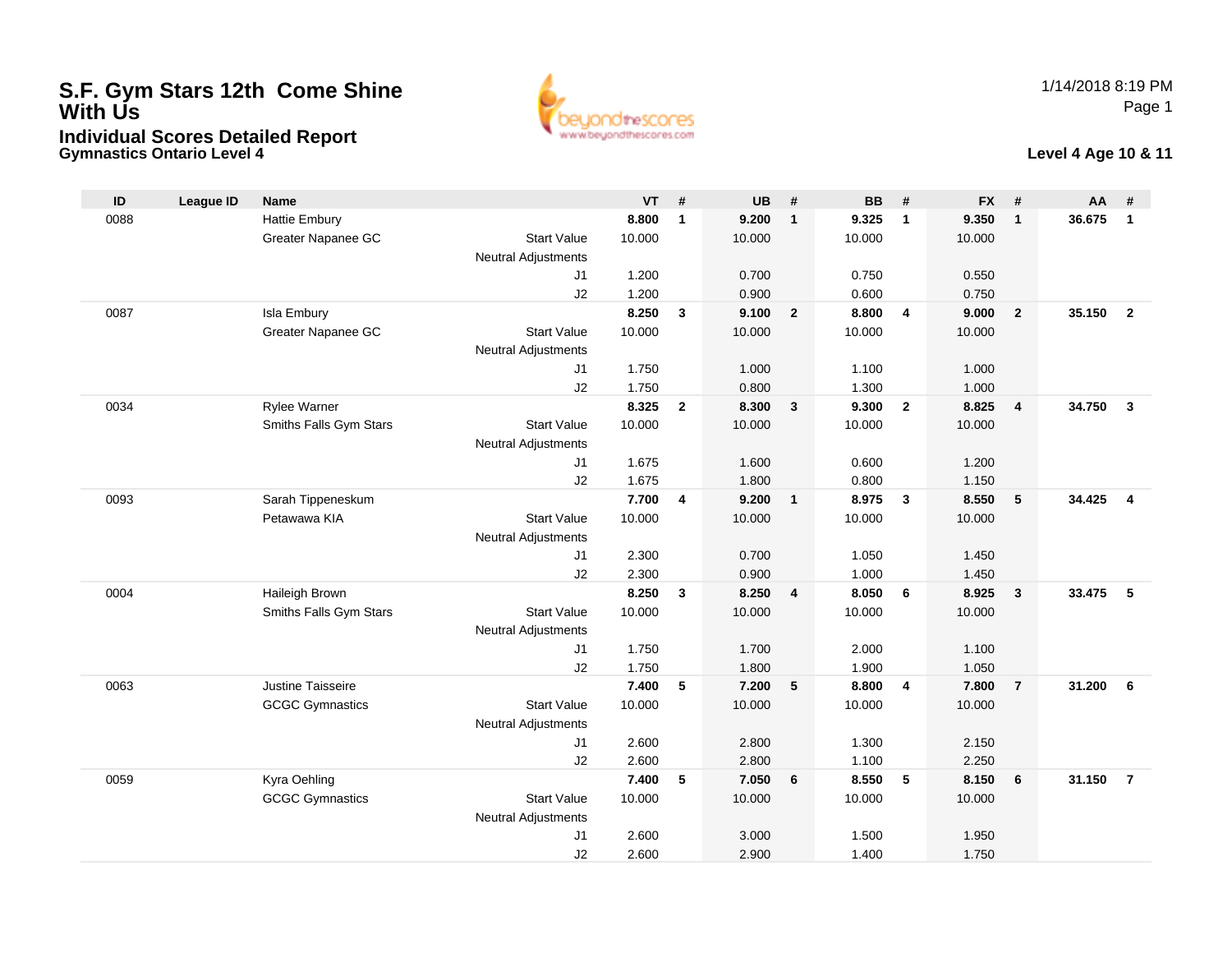### **S.F. Gym Stars 12th Come Shine With UsIndividual Scores Detailed Report**



### **Gymnastics Ontario Level 4**

**Level 4 Age 12 & 13**

| ID   | League ID | <b>Name</b>            |                            | <b>VT</b> | #                        | <b>UB</b> | #                        | <b>BB</b> | #                        | <b>FX</b> | #                        | <b>AA</b> | #                        |
|------|-----------|------------------------|----------------------------|-----------|--------------------------|-----------|--------------------------|-----------|--------------------------|-----------|--------------------------|-----------|--------------------------|
| 0060 |           | Amara Perera           |                            | X.XXX     | $\overline{\phantom{a}}$ | X.XXX     | $\overline{\phantom{a}}$ | X.XXX     | $\overline{\phantom{a}}$ | X.XXX     | $\overline{\phantom{a}}$ | 0.000     | $\overline{\phantom{a}}$ |
| 0011 |           | Lyndsay Fleming        |                            | 8.400     | $\mathbf{2}$             | 9.075     | $\overline{2}$           | 9.475     | $\overline{1}$           | 9.025     | $\overline{2}$           | 35.975    | 1                        |
|      |           | Smiths Falls Gym Stars | <b>Start Value</b>         | 10.000    |                          | 10.000    |                          | 10.000    |                          | 10.000    |                          |           |                          |
|      |           |                        | Neutral Adjustments        |           |                          |           |                          |           |                          |           |                          |           |                          |
|      |           |                        | J1                         | 1.600     |                          | 0.950     |                          | 0.500     |                          | 1.050     |                          |           |                          |
|      |           |                        | J2                         | 1.600     |                          | 0.900     |                          | 0.550     |                          | 0.900     |                          |           |                          |
| 0025 |           | Keira MacMullin        |                            | 8.900     | 1                        | 9.050     | $\mathbf{3}$             | 8.675     | $\overline{\mathbf{3}}$  | 9.250     | $\overline{\mathbf{1}}$  | 35.875    | $\mathbf{2}$             |
|      |           | Smiths Falls Gym Stars | Start Value                | 10.000    |                          | 10.000    |                          | 10.000    |                          | 10.000    |                          |           |                          |
|      |           |                        | Neutral Adjustments        |           |                          |           |                          |           |                          |           |                          |           |                          |
|      |           |                        | J1                         | 1.100     |                          | 1.000     |                          | 1.350     |                          | 0.750     |                          |           |                          |
|      |           |                        | J2                         | 1.100     |                          | 0.900     |                          | 1.300     |                          | 0.750     |                          |           |                          |
| 0075 |           | Branwyn Lupton         |                            | 8.150     | 3                        | 8.675     | $\overline{4}$           | 9.125     | $\overline{\mathbf{2}}$  | 8.925     | 3                        | 34.875    | 3                        |
|      |           | Greater Napanee GC     | <b>Start Value</b>         | 10.000    |                          | 10.000    |                          | 10.000    |                          | 10.000    |                          |           |                          |
|      |           |                        | Neutral Adjustments        |           |                          |           |                          |           |                          |           |                          |           |                          |
|      |           |                        | J <sub>1</sub>             | 1.850     |                          | 1.450     |                          | 0.750     |                          | 1.050     |                          |           |                          |
|      |           |                        | J2                         | 1.850     |                          | 1.200     |                          | 1.000     |                          | 1.100     |                          |           |                          |
| 0074 |           | Marley Lambert         |                            | 8.000     | 4                        | 9.100     | $\mathbf 1$              | 8.250     | -4                       | 8.400     | -4                       | 33.750    | 4                        |
|      |           | Greater Napanee GC     | <b>Start Value</b>         | 10.000    |                          | 10.000    |                          | 10.000    |                          | 10.000    |                          |           |                          |
|      |           |                        | <b>Neutral Adjustments</b> |           |                          |           |                          |           |                          |           |                          |           |                          |
|      |           |                        | J <sub>1</sub>             | 2.000     |                          | 0.800     |                          | 1.600     |                          | 1.650     |                          |           |                          |
|      |           |                        | J <sub>2</sub>             | 2.000     |                          | 1.000     |                          | 1.900     |                          | 1.550     |                          |           |                          |

#### **Gymnastics Ontario Level 4**

**Level 4 Age 14+**

| ID   | League ID | <b>Name</b>            |                            | $VT$ #  | $UB$ #  | <b>BB</b> | - #                     | <b>FX</b> | #   | $AA$ # |                |
|------|-----------|------------------------|----------------------------|---------|---------|-----------|-------------------------|-----------|-----|--------|----------------|
| 0008 |           | Grace Callan           |                            | 8.700   | 8.200 3 | 8.700     | - 3                     | 9.000     |     | 34.600 |                |
|      |           | Smiths Falls Gym Stars | <b>Start Value</b>         | 10.000  | 10.000  | 10.000    |                         | 10.000    |     |        |                |
|      |           |                        | <b>Neutral Adjustments</b> |         |         |           |                         |           |     |        |                |
|      |           |                        | J1                         | .300    | 1.700   | 1.400     |                         | 0.900     |     |        |                |
|      |           |                        | J2                         | .300    | 1.900   | 1.200     |                         | 1.100     |     |        |                |
| 0026 |           | Brynn McNaughton       |                            | 8.275 2 | 8.550 2 | 9.075     | $\overline{\mathbf{2}}$ | 8.675     | - 3 | 34.575 | $\overline{2}$ |
|      |           | Smiths Falls Gym Stars | <b>Start Value</b>         | 10.000  | 10.000  | 10.000    |                         | 10.000    |     |        |                |
|      |           |                        | <b>Neutral Adjustments</b> |         |         |           |                         |           |     |        |                |
|      |           |                        | J1                         | .725    | 1.500   | 0.850     |                         | 1.400     |     |        |                |